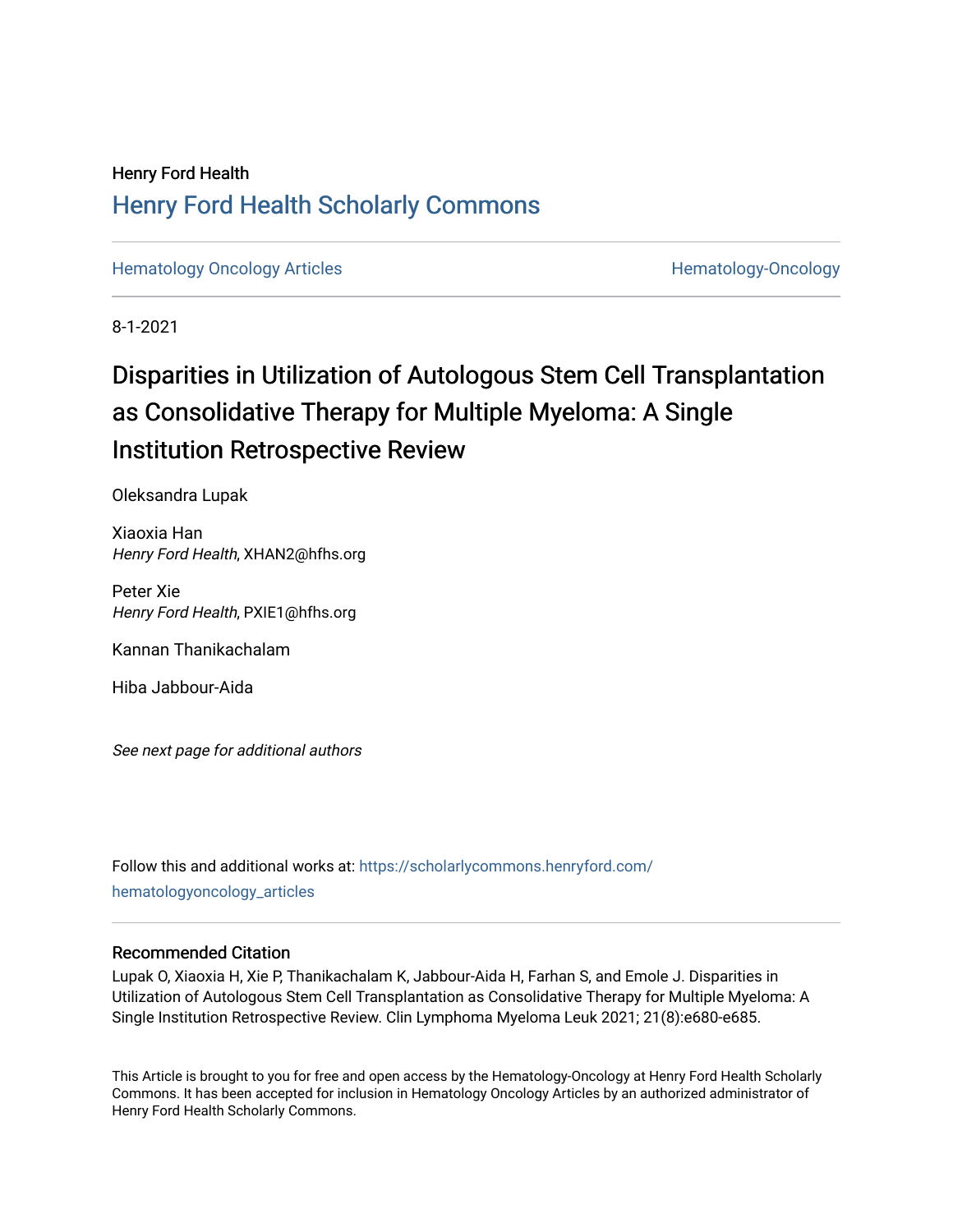## Authors

Oleksandra Lupak, Xiaoxia Han, Peter Xie, Kannan Thanikachalam, Hiba Jabbour-Aida, Shatha Farhan, and Josephine Emole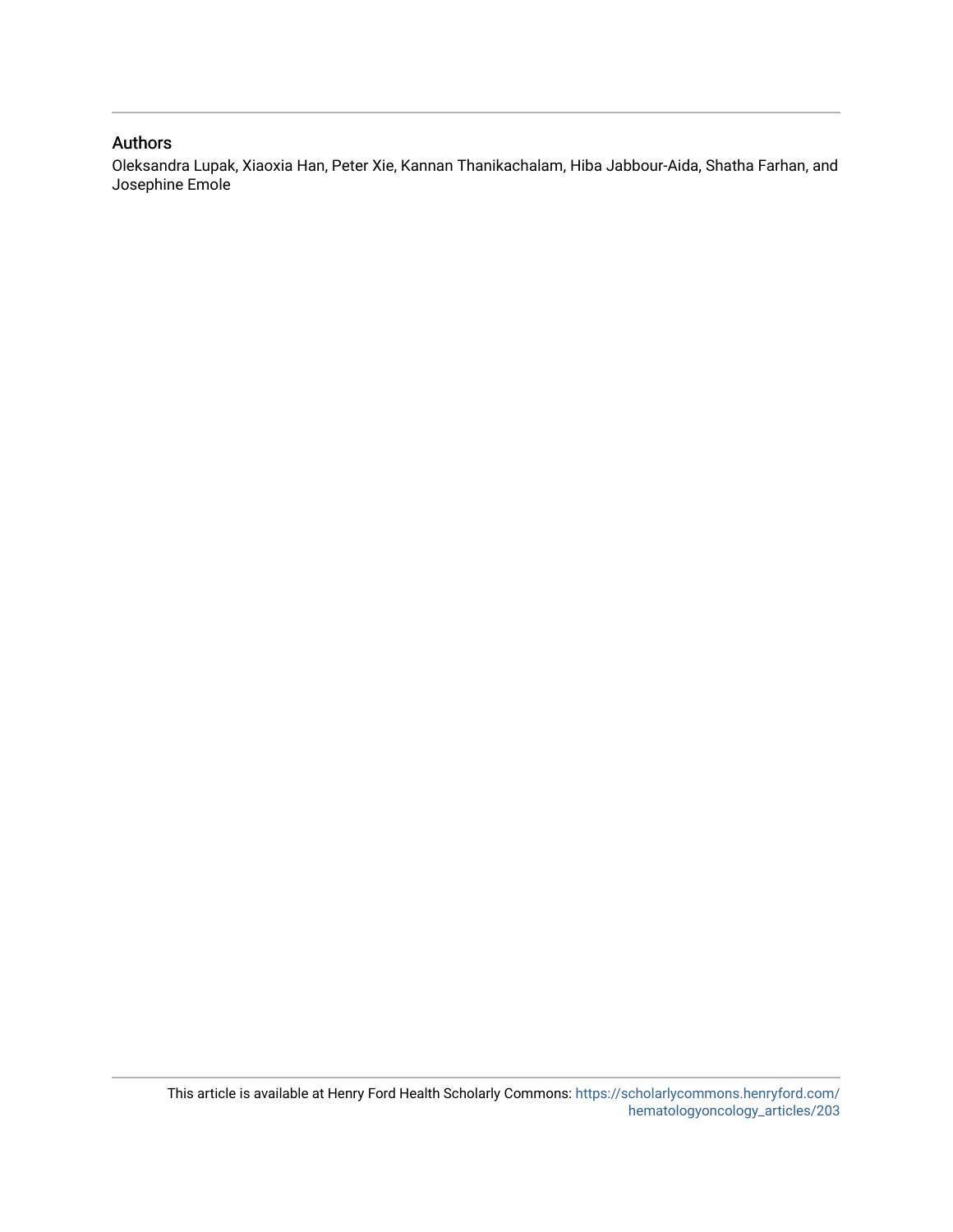# **Original Study**

# Disparities in Utilization of Autologous Stem Cell Transplantation as Consolidative Therapy for Multiple Myeloma: A Single Institution Retrospective Review

Oleksandra Lupak,<sup>1</sup> Han Xiaoxia,<sup>2</sup> Peter Xie,<sup>2</sup> Kannan Thanikachalam,<sup>3</sup> Hiba Jabbour-Aida,<sup>2</sup> Shatha Farhan,<sup>2</sup> Josephine Emole<sup>2</sup>

### **Abstract**

**Background:** Most guidelines recommend induction therapy followed by autologous hematopoietic cell transplantation. A Surveillance, Epidemiology, and End Results–Medicare database analysis from 2000 to 2011 noted a lower use of HCT and bortezomib among Black patients, despite adjusting for care barriers, and this practice was associated with a poorer outcome. The goal of this study was to evaluate patterns of acceptance of HCT as consolidative therapy for MM. **Methods:** Cox proportional hazards model was used to investigate the association between the survival time of the patients (overall survival) and age of the diagnosis, race, socioeconomic status, disease cytogenetic, and initial induction regimens. A total of 194 patients with a confirmed diagnosis of MM who were referred for HCT between January 1, 2009, and June 30, 2019, were included in this study. Patients who received autologous stem cell transplant for relapsed MM were excluded. **Results:** We found that income category was not significantly associated with overall survival, time to transplant or transplant-/relapse-related mortality. High-risk cytogenetic was significantly associated with shorter overall survival, higher transplant-related mortality and relapse-related mortality ( $P < .002$ ). The use of aggressive induction choices was associated with poorer transplant outcomes ( $P = .02$ ). Time to transplant tended to be shorter in African American compared with other ethnic groups (P = .07). **Conclusion:** There was no significant difference in the use rate of the HCT between Caucasians and AA patients with MM. Further comparative studies of MM induction therapy and access to clinical trials in African Americans and other racial minorities are warranted.

Clinical Lymphoma, Myeloma and Leukemia, Vol. 21, No.xxx, e680–e685 Published by Elsevier Inc. **Keywords:** Multiple myeloma, Autologous steam cell transplantation, High risk cytogenetic in multiple myeloma, Racial disparities in multiple myeloma, Time to transplant, Transplant-related mortality in multiple myeloma

#### **Introduction**

Multiple myeloma (MM) accounts for about 17% of hematologic malignancies in the United States. It is a disease of older adults, with a median age at diagnosis of 66 years. The incidence in African Americans is 2 to 3 times greater that in Caucasian Americans, and this disparity has been found to be greater among patients less than 50 years old.[2](#page-7-0) MM had traditionally been treated with cytotoxic

<sup>1</sup> Medical University of South Carolina, Charleston, South Carolina, USA

Submitted: Feb 18, 2021; Revised: Apr 3, 2021; Accepted: Apr 6, 2021; Epub: 25 May 2021

Address for correspondence: Oleksandra Lupak, MD, Medical University of South Carolina, Charleston, SC.<br>E-mail contact: luna  $\lim_{\alpha\to 0}$  [lupak@musc.edu,](mailto:lupak@musc.edu) [Xhan2@hfhs.org,](mailto:Xhan2@hfhs.org) [pxie1@hfhs.org,](mailto:pxie1@hfhs.org) [hjabbou1@hfhs.org,](mailto:hjabbou1@hfhs.org) [sfarhan1@hfhs.org,](mailto:sfarhan1@hfhs.org) [jemole1@hfhs.org](mailto:jemole1@hfhs.org)

agents such as alkylating agents, anthracyclines, and steroids. In the last 1 to 2 decades, several other novel therapies have become available, including proteasome inhibitors, immunomodulatory drugs, and antibodies. Hematopoietic cell transplantation (HCT) is an important part of the treatment algorithm for MM. Although the exact timing of the HCT remains debatable and the overall survival rate is similar whether the transplant is done upfront or delayed, most experts recommend upfront HCT (done after the initial induction therapy) because it is associated with the improved depth of the response and progression-free survival.<sup>[5,6](#page-7-0)</sup>

There are multiple barriers to the use of HCT, including referral bias, cultural barriers, lack of care coordination, barriers to access to care, refractory or progressive disease, conscious or unconscious bias among physicians, and ineligibility based on pretransplant evaluation. $3,4$  Personal choice of the patient also plays an important role and may be influenced by inherent mistrust of the medical

Downloaded for Anonymous User (n/a) at Henry Ford Hospital / Henry Ford Health System (CS North America) from ClinicalKey.com by<br>Elsevier on September 30, 2021. For personal use only. No other uses without permission. Copy

<sup>2</sup>Henry Ford Hospital, Detroit, Michigan, USA

<sup>3</sup>Infirmary Cancer Care, Mobile, Alabama, USA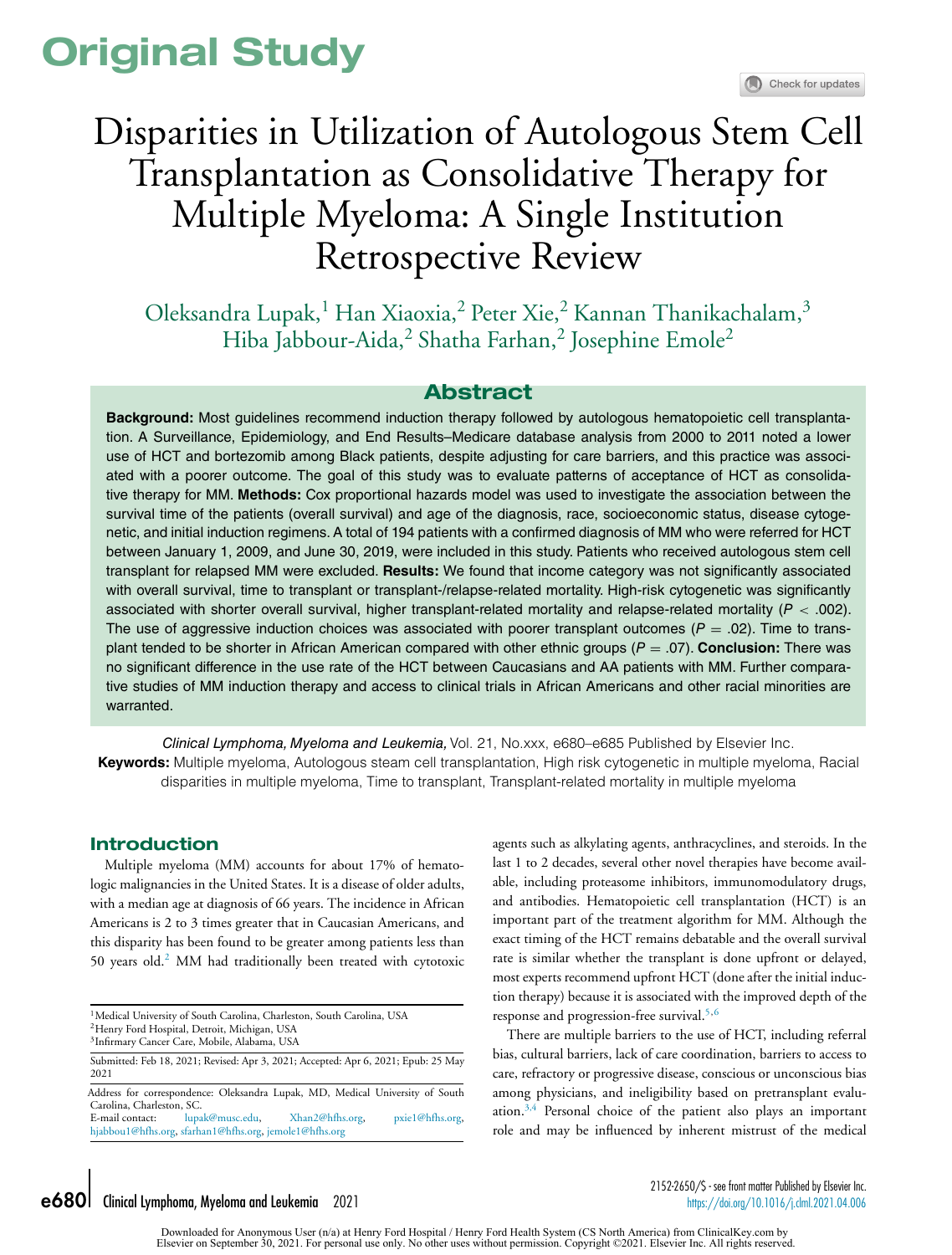<span id="page-3-0"></span>system, religious beliefs, literacy level, nonadherence, loss to follow-up, performance status, or financial challenges.<sup>[7](#page-7-0)</sup> The goal of this study was to evaluate the patterns of acceptance of autologous stem cell transplant as consolidative therapy of MM. Because the receipt of upfront autologous stem cell transplant depends on response to induction therapy, our study also investigated disparity in transplant outcomes and time to transplant, which are areas that previous studies had not looked at.

#### **Methods**

This retrospective review used electronic medical records to identify patients diagnosed with MM and were referred for bone marrow transplant team (BMT) consultation between January 2009 and June 2019 at our academic health system. The *International Classification of Diseases*, Tenth Revision, Clinical Modification, code C90 was used to identify patients with MM and code Z94.81 for patients who underwent autologous bone marrow transplantation. Of 294 patients identified with MM who were treated with autologous steam cell transplantation, 194 entered the final statistical analysis. Demographic data were collected using electronic medical records. Area-based median household income was obtained by geocoding patients' addresses and linking with census data. The median household income by zip code was downloaded from the website [https://factfinder.census.gov.](https://factfinder.census.gov) The Charlson comorbidity index for all subjects was calculated. Institutional review board approval was obtained before the study initiation.

#### *Statistical Analysis*

Continuous variables were summarized with means and standard deviation or median and interquartile range and compared using the 2-sample *t* test or Wilcoxon rank-sum test. Categorical variables were summarized with frequencies and proportions and compared using the  $\chi^2$  test or Fisher exact test. Survival curves were estimated using the Kaplan-Meier method. Multivariable analyses were assessed by Cox proportional hazard models. A *P* value of less than .05 was considered significant for all statistical methods used. The statistical analyses were completed using R (version 3.6.2; The R Foundation, Vienna, Austria).

#### **Results**

Table 1 summarizes the demographic and clinical characteristics for the study participants. The age at diagnosis for the deceased group (median, 65 years) was significantly higher compared with the alive group (median, 60 years), with 70% of the deceased group having high-risk cytogenetics, which was statistically significantly higher than the alive group (33.1% for high-risk cytogenetics). Gender, race, induction groups, and income categories were not significantly different between the 2 groups.

The Cox proportional hazards model for overall survival [\(Table](#page-5-0) 3) indicated that high-risk cytogenetics was significantly associated with higher hazard (i.e., shorter survival). The hazard ratio (HR) was 3.14 (*P* < .001) for high-risk cytogenetics compared with lowrisk cytogenetics. Induction with the aggressive regimens such as dose-adjusted EPOCH, Hyper-CVAD, DT-PACE (group 3) was associated with shorter survival (HR,  $6.49$ ;  $P = .02$ ) compared with

## *Oleksandra Lupak et al*

#### **Table 1 Demographic Characteristics**

| Group                                  | All $(n = 194)$ |
|----------------------------------------|-----------------|
| Age at dx, median (IQR)                | 61.5(55, 68)    |
| Gender, n (%)                          |                 |
| Female                                 | 81(41.8)        |
| Male                                   | 113 (58.2)      |
| Race, n (%)                            |                 |
| Non-Hispanic White                     | 76 (39.2)       |
| <b>Black</b>                           | 82 (42.3)       |
| Others/unknown                         | 36 (18.6)       |
| Cytogenetic, n (%)                     |                 |
| High risk <sup>a</sup>                 | 102 (56.4)      |
| Standard risk                          | 79 (43.6)       |
| Charlson, comorbidity index (%)        |                 |
| $\geq$ 2                               | 150 (78.1)      |
| $\theta$                               | 14(7.3)         |
| $\overline{1}$                         | 28 (14.6)       |
| Induction chemotherapy, n (%)          |                 |
| Bortezomib/lenalidomide-based regimens | 130 (71)        |
| Cyclophosphamide-based regimens        | 23 (12.6)       |
| Aggressive regimens <sup>b</sup>       | 5(2.7)          |
| Others                                 | 17(9.3)         |
| More than 1 induction regimen          | 8(4.4)          |
| Income categories, n (%)               |                 |
| $[0-42 K]$                             | 71 (36.6)       |
| $[42-65 K]$                            | 60 (30.9)       |
| $[65 Infl$                             | 63 (32.5)       |

<sup>a</sup> High-risk cytogenetics: 17p13 deletion, t(4;14), t(14;16), t(14;20), Gain 1q. <sup>b</sup> Aggressive regimens: DA-EPOCH, HYPECVAD, DT-PACE, Melphalan.

the reference group (group 1), which represents the standard of care most commonly used lenalidomide/bortezomib-based induction regimens.

The Cox proportional hazards model [\(Table](#page-6-0) 4, [Figure](#page-4-0) 1) indicated that none of the clinical characteristics was significant for time to transplant. The Cox proportional hazards model in [Table](#page-6-0) 5 shows that, for transplant-related mortality, high-risk cytogenetics was significantly associated with a greater hazard (HR, 3.31; *P* = .002) compared with low-risk cytogenetics. The Cox proportional hazards model for relapse-related mortality indicated high-risk cytogenetics was significantly associated with shorter survival (HR,  $3.18$ ;  $P = .02$ ) compared with low-risk cytogenetics [\(Table](#page-6-0) 6).

#### **Discussion**

Historically, racial and ethnic minorities have been found to be less likely to undergo stem cell transplantation. Our study aimed to explore disparities in the use of HCT in these minority populations at our institution, which serves a predominantly African American population. We found no statistically significant differences in the HCT use in MM management between Black, non-Hispanic White, and other race patients. In fact, interestingly, time to transplant for Black patient population tended to be shorter (HR, 1.40; 95% confidence interval, 0.97-2.02; *P* = .08) [\(Table](#page-6-0) 4, [Figure](#page-4-0) 1).

Downloaded for Anonymous User (n/a) at Henry Ford Hospital / Henry Ford Health System (CS North America) from ClinicalKey.com by Elsevier on September 30, 2021. For personal use only. No other uses without permission. Copyright ©2021. Elsevier Inc. All rights reserved.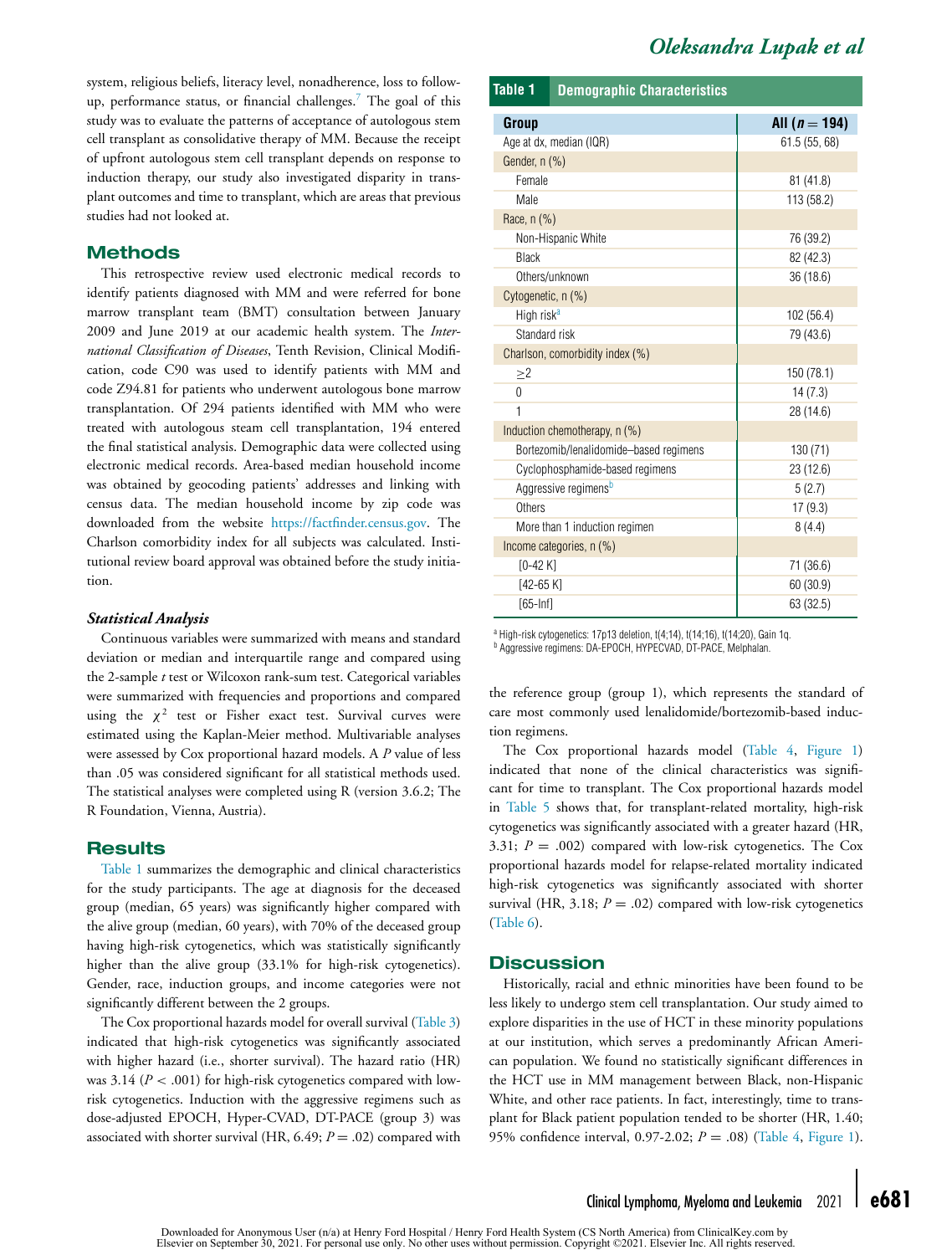## <span id="page-4-0"></span>**Disparities in Utilization of Autologous Stem Cell Transplantation**

### **Figure 1 Time to transplant. Time to transplant tends to be shorter in Black population.**



| <b>Table 2</b><br><b>Demographic Variables</b> |                 |                   |                   |         |
|------------------------------------------------|-----------------|-------------------|-------------------|---------|
| Group                                          | All $(n = 194)$ | Alive $(n = 137)$ | Deceased $(n=57)$ | P Value |
| Age at diagnosis, median (IQR)                 | $61.5(55-68)$   | 60 (54-67)        | 64 (59-70)        | .005    |
| Gender, n (%)                                  |                 |                   |                   |         |
| Female                                         | 81 (41.8)       | 55 (40.1)         | 26(45.6)          | .587    |
| Male                                           | 113 (58.2)      | 82 (59.9)         | 31(54.4)          |         |
| Race, n (%)                                    |                 |                   |                   |         |
| Non-Hispanic White                             | 76 (39.2)       | 55 (40.1)         | 21(36.8)          | .831    |
| <b>Black</b>                                   | 82 (42.3)       | 56 (40.9)         | 26(45.6)          |         |
| Others/unknown                                 | 36 (18.6)       | 26(19)            | 10(17.5)          |         |
| Cytogenetic, n (%)                             |                 |                   |                   |         |
| Standard risk                                  | 102 (56.4)      | 87 (66.9)         | 15(29.4)          | $-.001$ |
| High risk                                      | 79 (43.6)       | 43 (33.1)         | 36 (70.6)         |         |
| Charlson Comorbidity Index, n (%)              |                 |                   |                   |         |
| $\geq$ 2                                       | 150 (78.1)      | 99 (73.3)         | 51 (89.5)         | .028    |
| 0                                              | 14(7.3)         | 11(8.1)           | 3(5.3)            |         |
| $\mathbf{1}$                                   | 28 (14.6)       | 25 (18.5)         | 3(5.3)            |         |
| Induction groups, n (%)                        |                 |                   |                   |         |
| Bortezomib/lenalidomide based                  | 130(71)         | 92 (71.3)         | 38 (70.4)         | .111    |
| Cyclophosphamide based                         | 23(12.6)        | 19 (14.7)         | 4(7.4)            |         |
| Aggressive regimen                             | 5(2.7)          | 2(1.6)            | 3(5.6)            |         |
| Others                                         | 17(9.3)         | 9(7)              | 8(14.8)           |         |
| More than 1 induction regimen                  | 8(4.4)          | 7(5.4)            | 1(1.9)            |         |
| Income categories                              |                 |                   |                   |         |
| $<$ 42 K                                       | 71 (36.6)       | 45 (32.8)         | 26(45.6)          | .129    |
| >42 K                                          | 123 (63.4)      | 92 (67.2)         | 31(54.4)          |         |

Abbreviation:  $IQR =$  interquartile range.

# e682 Clinical Lymphoma, Myeloma and Leukemia 2021

Downloaded for Anonymous User (n/a) at Henry Ford Hospital / Henry Ford Health System (CS North America) from ClinicalKey.com by<br>Elsevier on September 30, 2021. For personal use only. No other uses without permission. Copy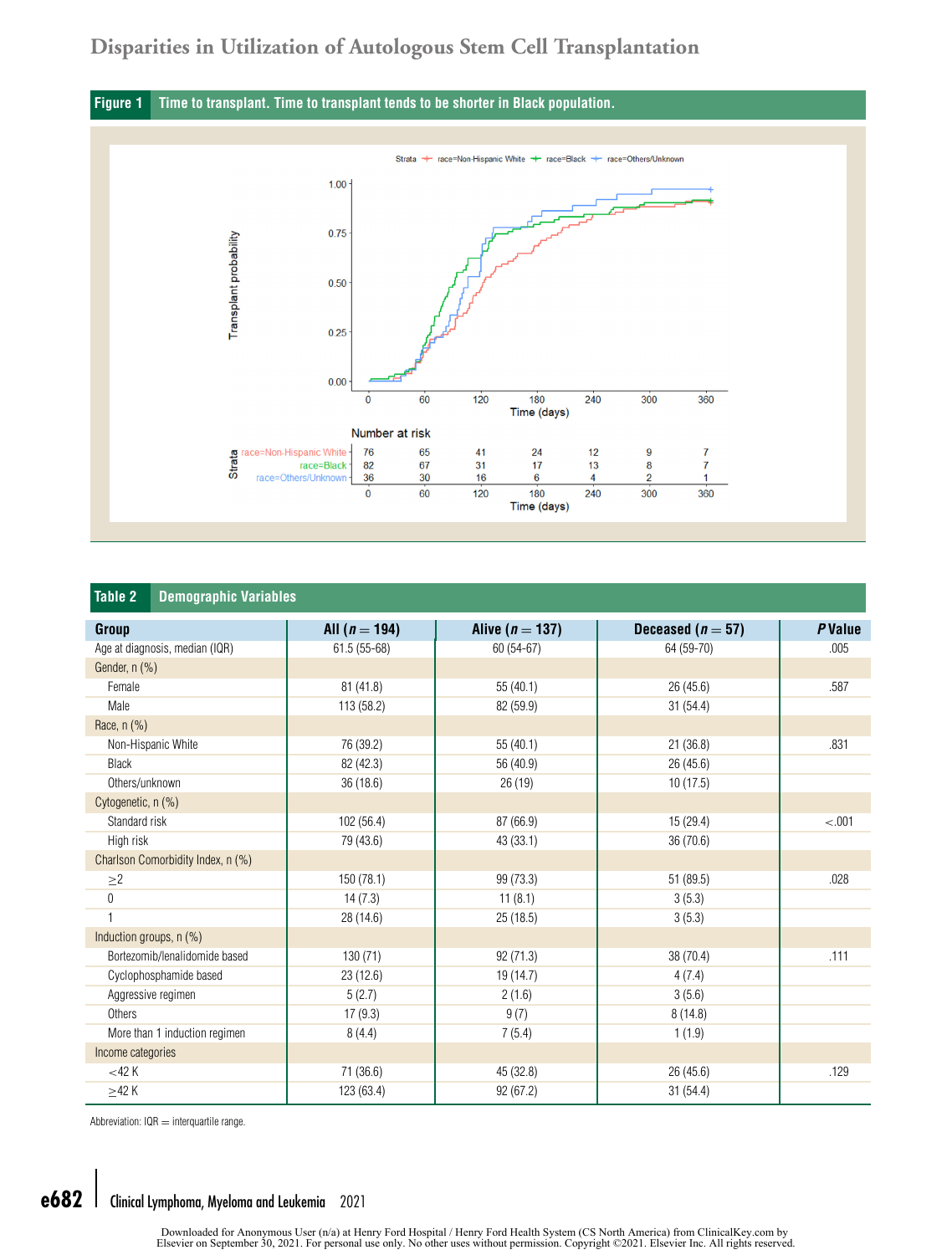# *Oleksandra Lupak et al*

<span id="page-5-0"></span>Previous studies reported a significantly longer time from diagnosis of MM to HCT referral for Black patients compared with White patients  $(1.3 \pm 1.5 \text{ years} \text{ vs } 0.9 \pm 1.0; P = .003).$ <sup>[8](#page-7-0)</sup> In a literature search, we have not found other studies showing a shorter time to transplant for Black patients.

Our findings suggest that the barrier to HCT among Black patients may lie within the external factors such as the proximity to health care, primary care providers availability, or transportation issues, rather than the ability to receive an HCT for MM management. The difference in our findings might be due to our institution having a transplant center on site in Detroit, where we serve a predominantly Black community. Increased accessibility to minority populations could have prevented delay of care. As an academic nonprofit organization, we strive to provide equal level of care regardless of socioeconomic factors. We also offer financial assistance to the underserved population (our Game-on-Cancer program is well-equipped and funded to offer financial assistance to patients undergoing cancer therapy or stem cell transplant in the form of money, bill payments). Additional studies looking at the socioeconomic factors in referral patterns and time to an autologous HCT are needed to further validate those findings.

Although it is true that an earlier Surveillance, Epidemiology, and End Results–Medicare analysis (including predominantly Black urban centers) showed a longer time to transplant, more recent studies point toward a decreasing gap in racial disparities in terms of auto HCT use in patients with MM. Data from the Surveillance, Epidemiology, and End Results–Medicare database (2007- 2014 from Medicare) showed no significant difference in the likelihood for the African American and White cohorts to receive HCT  $(4.9\%$  vs  $6.9\%)$ .<sup>[14](#page-7-0)</sup> Additionally, an increasing trend in the rate of HCT use within 1 year of index diagnosis date was observed among whites (2007-2009, 3.6%; 2012-2013, 9.7%; *P* < .05) and African Americans (2007-2009, 2.5%; 2012-2013, 9.3%; *P*  $<$  .05).<sup>[14](#page-7-0)</sup> Although pooled Surveillance, Epidemiology, and End Results–Medicare analysis studies did not show time to transplant to be shorter in Black population, their limitations include retrospective data collection from multiple centers with the introduction of many confounders.

The current study did not demonstrate significant differences in gender, race, induction regimens, or income categories with regard to the time to transplant, transplant-related mortality, or relapserelated mortality [\(Table](#page-6-0) 4, [Table](#page-6-0) 5, and [Table](#page-6-0) 6). As mentioned elsewhere in this article, time to transplant (defined as a time from the initial BMT consultation to HCT procedure) was trending toward a shorter period in Black patients (HR, 1.40; 95% confidence interval, 0.97-2.02; *P* = .08.

Concordant with prior research, high risk cytogenetics in our study was significantly associated with shorter overall survival (HR, 3.14; 95% confidence interval, 1.62-6.09; *P* < .001) (Table 3). More patients in the deceased group had high risk cytogenetics (70%) compared with the alive group (33.1%) [\(Tables](#page-3-0) 1 and [2\)](#page-4-0). In addition, high-risk cytogenetics was associated with transplantrelated mortality (HR, 3.32; 95% confidence interval, 1.55-7.11;  $P = .002$ ) as well as for relapse-related mortality (HR, 3.18;  $P = .02$ ) [\(Table](#page-6-0) 5 and [Table](#page-6-0) 6). Those findings are similar to prior studies regarding the effect of cytogenetics effect on treatment outcome.<sup>[9](#page-7-0)</sup>

| Table 3 Overall Survival (Time to Death or Last Follow-up |  |
|-----------------------------------------------------------|--|
| Date from the Procedure Date)                             |  |

|                                     | <b>HR (95% CI)</b>  | P Value |
|-------------------------------------|---------------------|---------|
| Cytogenetic (high-risk cytogenetic) | $3.14(1.62 - 6.09)$ | $-.001$ |
| Age at diagnosis                    | $1.04(0.99 - 1.09)$ | .13     |
| Race                                |                     |         |
| Non-Hispanic White (ref)            |                     |         |
| <b>Black</b>                        | $0.66(0.32 - 1.39)$ | .28     |
| Others/unknown                      | $0.87(0.36 - 2.13)$ | .76     |
| Charlson comorbidity index          |                     |         |
| $\geq$ (ref)                        |                     |         |
| U                                   | $1.44(0.30-6.82)$   | .65     |
|                                     | $0.64(0.17 - 2.41)$ | .51     |
| Induction groups                    |                     |         |
| Bortezomib/lenalidomide based (ref) |                     |         |
| Cyclophosphamide based              | $0.81(0.28 - 2.35)$ | .70     |
| Aggressive treatment                | 6.49 (1.34-31.34)   | .02     |
| Others                              | $0.53(0.19-1.45)$   | .21     |
| More than 1 induction regimen       | 1.21 (0.15-9.56)    | .85     |
| Income categories                   |                     |         |
| $<$ 42 K(ref)                       |                     |         |
| >42 K                               | $0.73(0.36 - 1.46)$ | .37     |

Abbreviations:  $CI =$  confidence interval;  $HR =$  hazard ratio; Ref  $=$  reference.

High-risk cytogenetics associated with a decreased overall survival: a HR of 3.14 and a P value of <.001. Induction with the aggressive regimens such as dose-adjusted EPOCH, Hyper-CVAD, DT-PACE (group 3) was associated with shorter survival (HR, 6.49;  $P = .02$ ).

Regarding demographic variants, we found that the age at diagnosis of MM for the deceased group (median, 65 years) was significantly higher compared with the alive group (median, 60 years) [\(Table](#page-3-0) 1 and [Table](#page-4-0) 2). This finding is supported by previous studies that showed increased risk of mortality in myeloma patients older than 60 years of age.<sup>[1](#page-7-0)</sup> Age as a prognostic factor in autologous bone marrow transplant for MM is not as apparent. A study comparing older (>65 years old) and younger (60-65 years old) patients undergoing autologous bone marrow transplant for MM did not find significant difference in terms of overall survival and transplant-related mortality.<sup>[5](#page-7-0)</sup> However, patients who were older than 60 years of age at the time of autologous bone marrow transplant for MM were found to have a 2.2-fold higher risk of developing grade 3 and 4 chronic health conditions compared with younger patients in a retrospective analysis.<sup>[4](#page-7-0)</sup> Because more autologous bone marrow transplants are being performed in older patients, more studies are needed to elucidate the prognostic value of patient age.

Induction with aggressive regimens such as dose-adjusted EPOCH, Hyper-CVAD, DT-PACE (Table 3) was associated with shorter survival (HR, 6.49;  $P = .02$ ) compared with the reference bortezomib/lenalidomide group. EPOCH has been studied as salvage therapy before reduced-intensity allogeneic hematopoietic SCT in MM.[10](#page-7-0) Hyper-CVAD has been evaluated in refractory and heavily pretreated patients with relapsed MM. $^{11,12}$  $^{11,12}$  $^{11,12}$  Patients with extramedullary/blastoid myeloma have a poor clinical outcome, even when treated with the intensive regimen DT-PACE; however, a subgroup can do well if DT-PACE is consolidated by autolo-gous stem cell transplant.<sup>[13](#page-7-0)</sup> The difference in survival between the

Downloaded for Anonymous User (n/a) at Henry Ford Hospital / Henry Ford Health System (CS North America) from ClinicalKey.com by Elsevier on September 30, 2021. For personal use only. No other uses without permission. Copyright ©2021. Elsevier Inc. All rights reserved.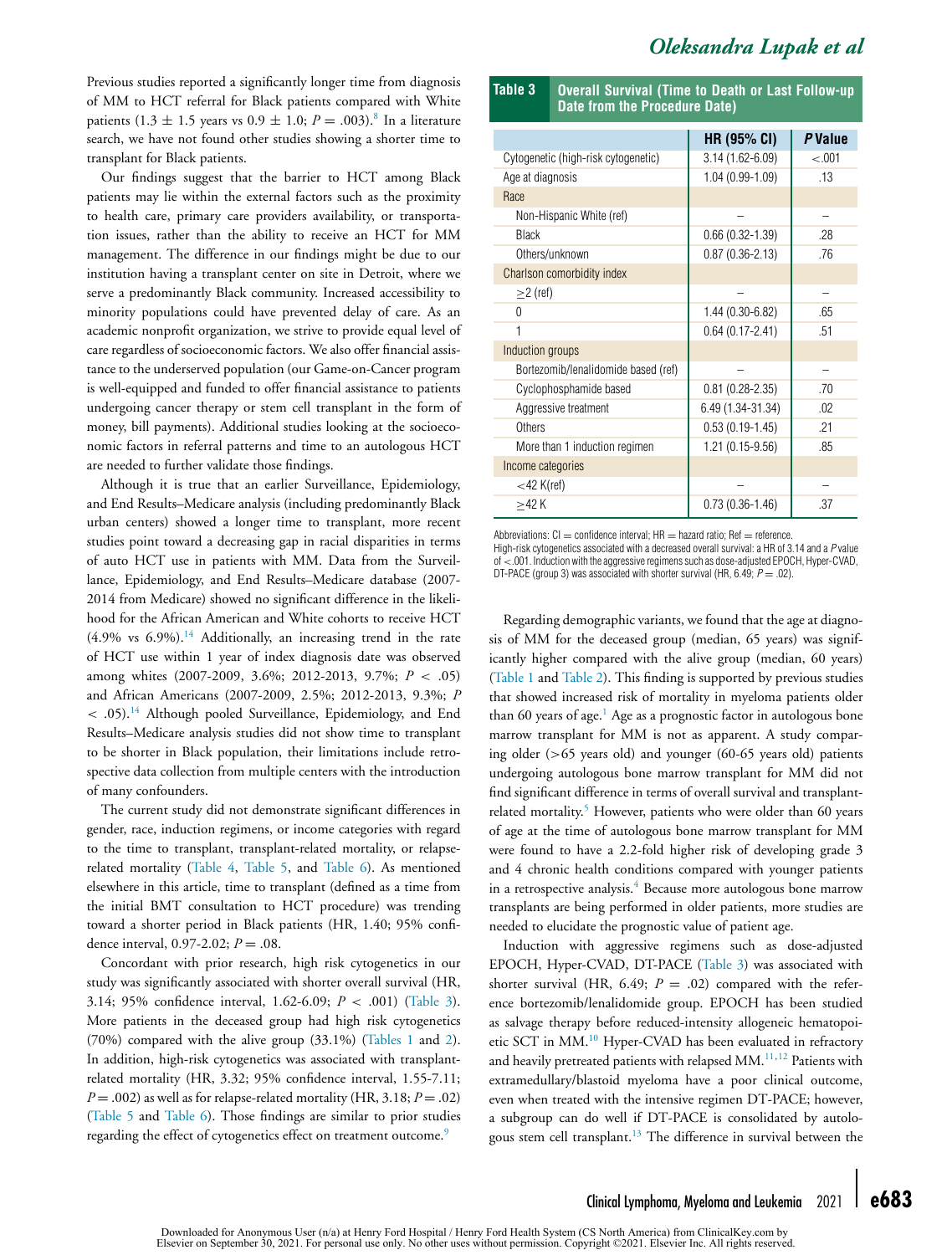# <span id="page-6-0"></span>**Disparities in Utilization of Autologous Stem Cell Transplantation**

| Table 4<br>Time to Transplant (Time to Transplant from the<br><b>First Bone Marrow Transplant Team Visit)</b> |                                     |                     |         |
|---------------------------------------------------------------------------------------------------------------|-------------------------------------|---------------------|---------|
|                                                                                                               |                                     | HR (95% CI)         | P Value |
|                                                                                                               | Cytogenetics (high risk)            | $0.86(0.62 - 1.18)$ | .35     |
| Age at the diagnosis                                                                                          |                                     | 1.01 (0.99-1.03)    | .35     |
| Race                                                                                                          |                                     |                     |         |
|                                                                                                               | Non-Hispanic White (ref)            |                     |         |
| <b>Black</b>                                                                                                  |                                     | 1.40 (0.97-2.02)    | .08     |
|                                                                                                               | Others/unknown                      | 1.28 (0.82-2.00)    | .27     |
|                                                                                                               | Charlson comorbidity index          |                     |         |
| $\geq$ (ref)                                                                                                  |                                     |                     |         |
| $\Omega$                                                                                                      |                                     | $0.98(0.48 - 2.00)$ | .95     |
|                                                                                                               |                                     | $1.18(0.71 - 1.98)$ | .52     |
| Induction regimens                                                                                            |                                     |                     |         |
|                                                                                                               | Bortezomib/lenalidomide based (ref) |                     |         |
|                                                                                                               | Cyclophosphamide based              | $0.67(0.42 - 1.07)$ | .10     |
|                                                                                                               | Aggressive treatment                | 1.30 (0.39-4.28)    | .67     |
| Others                                                                                                        |                                     | $0.71(0.42 - 1.22)$ | .22     |
|                                                                                                               | More than 1 induction regimen       | $0.85(0.39-1.85)$   | .67     |
| Income categories                                                                                             |                                     |                     |         |
| $<$ 42 K (ref)                                                                                                |                                     |                     |         |
| >42 K                                                                                                         |                                     | $1.16(0.82 - 1.64)$ | .39     |

Abbreviations:  $Cl =$  confidence interval;  $HR =$  hazard ratio; Ref = reference.

None of the clinical characteristics was significant for time to transplant; time to transplant tends to be shorter in Black population (HR, 1.40; 95% CI, 0.97-2.02; and  $P = .08$ ).

| <b>Transplant-related Mortality</b><br>Table 5 |                                       |                     |         |
|------------------------------------------------|---------------------------------------|---------------------|---------|
|                                                |                                       | <b>HR (95% CI)</b>  | P Value |
|                                                | Cytogenetics (high-risk cytogenetics) | $3.32(1.55 - 7.11)$ | .002    |
| Age at the diagnosis                           |                                       | 1.03 (0.98-1.08)    | .30     |
| Race                                           |                                       |                     |         |
|                                                | Non-Hispanic White (ref)              |                     |         |
| <b>Black</b>                                   |                                       | $0.60(0.24-1.51)$   | .28     |
|                                                | Others/unknown                        | $0.56(0.17 - 1.88)$ | .35     |
|                                                | Charlson comorbidity index            |                     |         |
| $\geq$ (ref)                                   |                                       |                     |         |
| 0                                              |                                       | $0.75(0.08 - 7.45)$ | .81     |
|                                                |                                       | $0.25(0.03 - 2.10)$ | .20     |
| Induction groups                               |                                       |                     |         |
|                                                | Bortezomib/lenalidomide based (ref)   |                     |         |
|                                                | Cyclophosphamide based                | $0.97(0.33 - 2.85)$ | .95     |
|                                                |                                       |                     | ΝA      |
|                                                |                                       |                     | .94     |
|                                                |                                       |                     | ΝA      |
| Income categories                              |                                       |                     |         |
| $<$ 42 K (ref)                                 |                                       |                     |         |
| >42 K                                          |                                       | $0.69(0.28 - 1.70)$ | .42     |

Abbreviations:  $CI =$  confidence interval;  $HR =$  hazard ratio;  $Ref =$  reference.

Transplant-related mortality associated with the high-risk cytogenetics with HR 3.31, P value 0.002.

#### **Table 6 Relapse-related Mortality**

|                                     | <b>HR (95% CI)</b>  | P Value |
|-------------------------------------|---------------------|---------|
| Cytogenetic                         | $3.18(1.25 - 8.12)$ | .02     |
| Age at the diagnosis                | $1.08(1.00-1.16)$   | .04     |
| Race                                |                     |         |
| Non-Hispanic White (ref)            |                     |         |
| <b>Black</b>                        | $0.80(0.28 - 2.29)$ | .68     |
| Others/unknown                      | $1.38(0.42 - 4.50)$ | .59     |
| Charlson comorbidity index          |                     |         |
| $\geq$ (ref)                        |                     |         |
| O                                   | 6.43 (0.76-54.22)   | .09     |
|                                     | 2.20 (0.43-11.27)   | .34     |
| Induction groups                    |                     |         |
| Bortezomib/lenalidomide based (ref) |                     |         |
| Cyclophosphamide-based              | $0.47(0.06 - 3.77)$ | .48     |
| Aggressive regimen                  | 19.92 (3.22-123.24) | .001    |
| Others                              | $0.41(0.08 - 2.04)$ | .28     |
| More than 1 induction regimen       | 3.02 (0.33-28.04)   | .33     |
| Income categories                   |                     |         |
| $<$ 42 K (ref)                      |                     |         |
| >42 K                               | $0.73(0.28-1.89)$   | .52     |

Abbreviations:  $CI =$  confidence interval;  $HR =$  hazard ratio;  $Ref =$  reference.

Relapse-related mortality significantly associated with high-risk cytogenetics (HR, 3.18;  $P = .02$ ), older age at the time of the diagnosis (HR, 1.08;  $P = .04$ ), and aggressive treatment regimens (HR, 19.9;  $P = .001$ ).

standard regiment and aggressive regimens for induction is at least in part owing to difference in disease biology.

The limitations of this study include its small sample size and the retrospective nature of the study, with the potential for unmeasured confounders that might bias the study outcome. A single-center patient population may not be a true representation of the overall national population. Our study can serve as a platform for further national collaboration to explore racial disparities in MM treatment. It is hoped that the results of this study will better guide interventions to improve access to and use of HCT as consolidative therapy for MM, especially in patients with high-risk cytogenetics.

#### *Clinical practice points*

There was no significant difference in the use rate of the HCT between Caucasians and AA patients with MM. Our findings suggest that the barrier to HCT among Black patients may lie within the external factors such as the proximity to health care, primary care providers availability, or transportation issues, rather than the ability to receive an HCT for MM management.

#### **Acknowledgments**

We received no financial or material support for the study. No other personnel have contributed to study conduction or manuscript preparation.